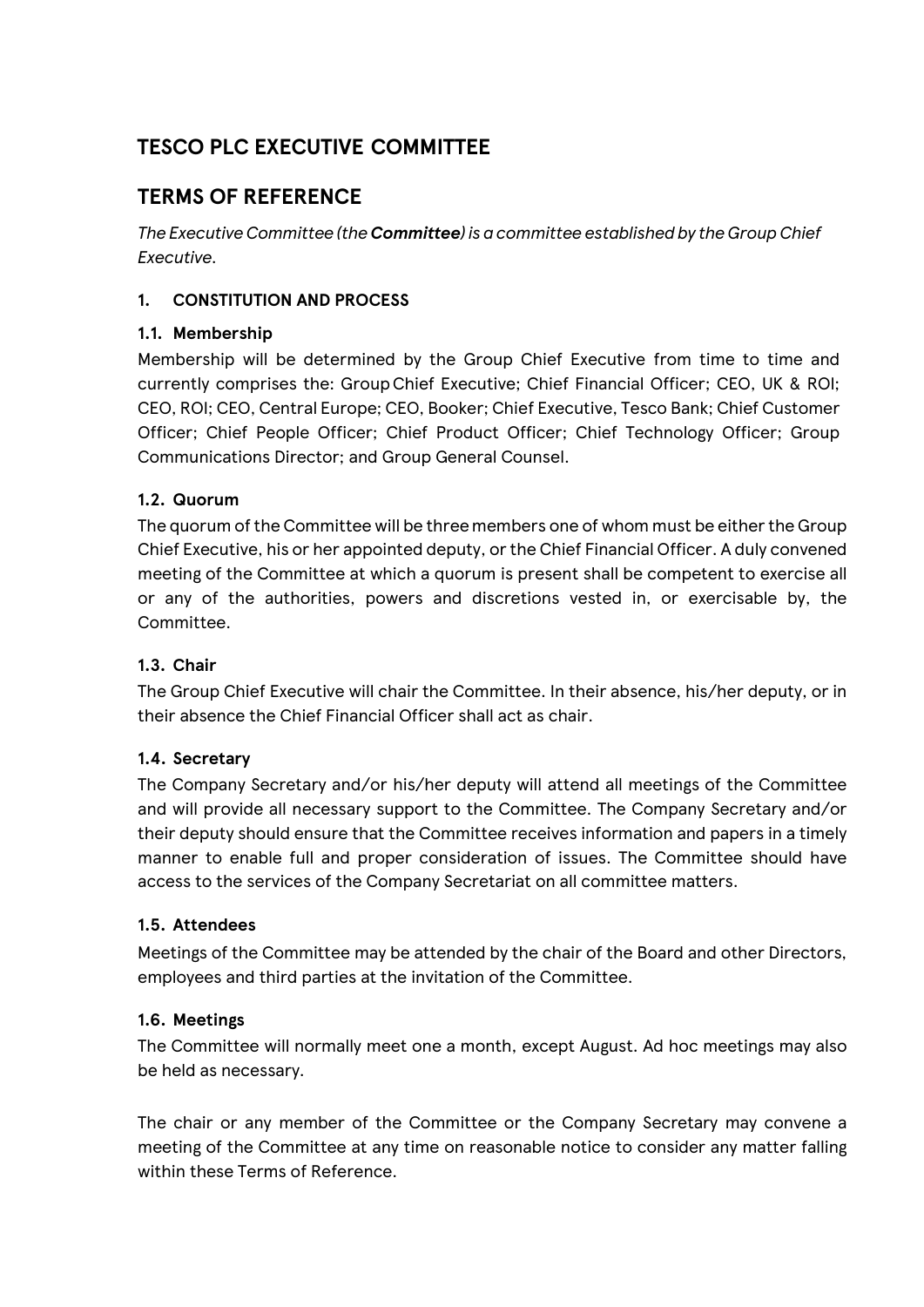#### **1.7. Minutes**

The minutes of each meeting will be distributed to all members as appropriate, taking into account any conflicts of interest which may exist.

#### **1.8. Training**

The Committee will make a suitable induction process available to new members of the Committee via the Company Secretary and, for existing members, will make available ongoing training where appropriate and as discussed with the Committee.

#### **2. SCOPE OF AUTHORITY**

The Committee's role is to support the Group Chief Executive, make and implement operational decisions while running the Groups day-to-day business, and make recommendations to the PLC Board.

The Committee may sub-delegate any of its powers and authority as it sees fit, including, without limitation, through the establishment of sub-committees to consider particular issues and report back to the Committee.

#### **3. RESPONSIBILITIES OF THE COMMITTEE**

The key responsibilities of the Committee will include:

#### **Planning, objectives and strategy**

- making recommendations for the objectives and strategy of the Group to the PLC Board for its approval;
- optimising the allocation and adequacy of the Group's resources; and
- the development of the Group's budgets and long term plan to be presented to the PLC Board for its approval.

#### **Operations and performance**

- oversight of the implementation of the objectives and strategy approved by the PLC Board;
- the day-to-day management of the Group in accordance with the approved objectives and strategy;
- monitoring performance against KPIs, budgets and achievement of the long term plan approved by the PLC Board;
- oversight of the Group's pension plans; and
- facilitating active liaison, co-ordination and co-operation between business functions.

#### **Risk and Internal control**

• ensuring the identification, management and monitoring of risks and the implementation of effective internal controls;